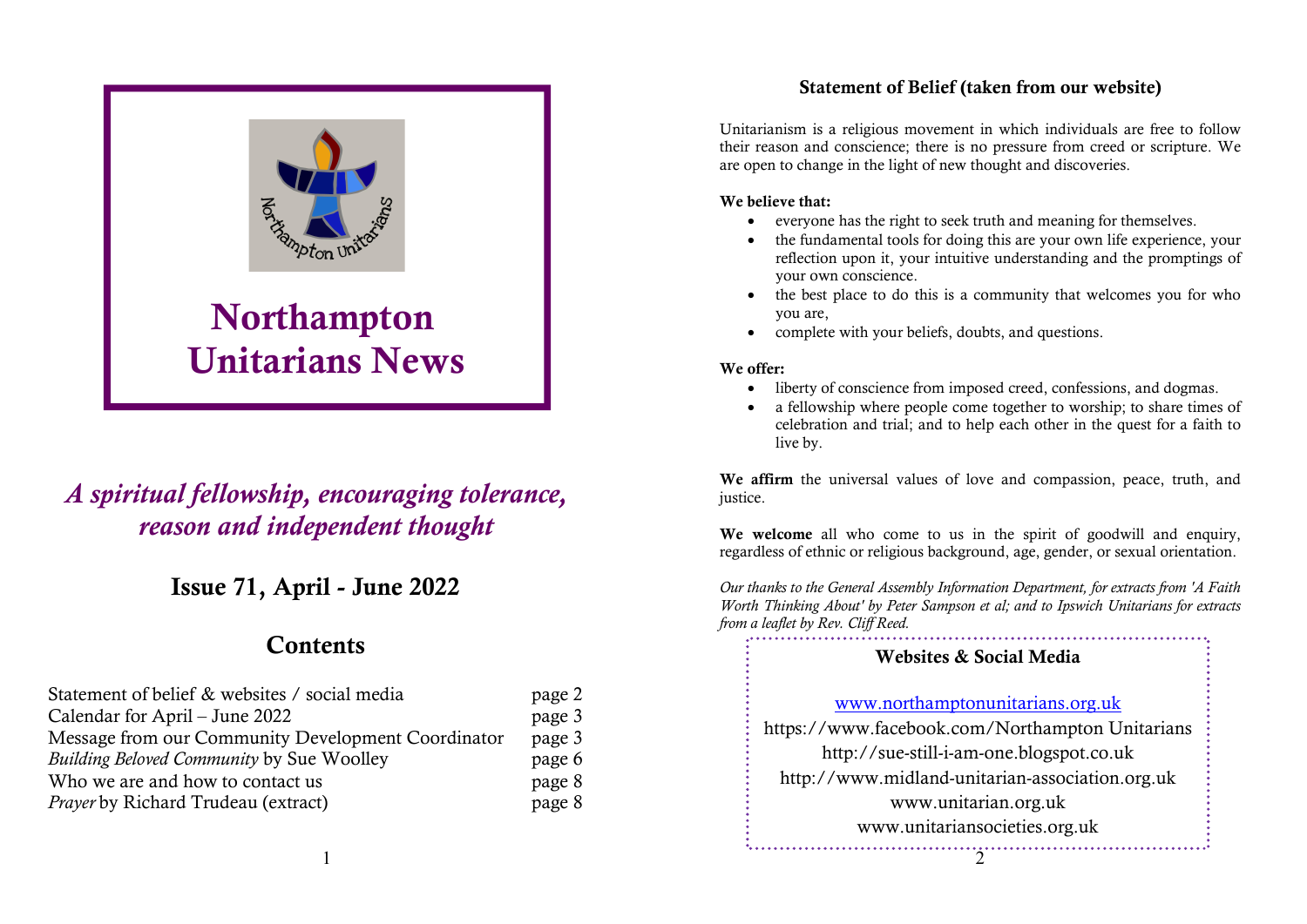## Calendar for April to June 2022

Events for April, May and June are as follows:

### April

Sunday 3rd Worship service, Mr. Gavin Lloyd Saturday  $9<sup>th</sup>$  Spring Open Day – see article below Sunday 17th Easter Sunday Worship service, Ms. Aleks Zglinska

### May

Sunday 1st Worship service, Rev. Sue Woolley (MUA) Sunday 15th Worship service, Ms. Aleks Zglinska

#### June

Sunday 5th Worship service, Ms. Aleks Zglinska Sunday 19th Worship Service, Dr. Mark Beaumont

## Message from our Community Development Coordinator: Northampton Unitarians

The daffodils are up and Spring has sprung at Northampton Unitarian Meeting House (NUMH) this year, and there has been some spring cleaning to boot! Lots of our spaces have had a refresh and will continue to be nurtured into the summer with some plants and seasonal decoration, as projects get ticked off the long list I've been working through since late last year when we took delivery of lots of resources I'd had in my previous work!

We very happily launched The Blue Boat at the start of March with a pancake party for St David's Day and Shrove Tuesday! It

was very well attended and jolly, thanks to everyone who took part. We're having a gentle and soft launch due to the complexities of coming out of the restrictions of recent times and finding our collective feet. We're subtitling it "A Collaborative Community Project" and the page is available to follow on Facebook [Search @TheBlueBoatNN]. Initially, we're letting its journey be guided and grow somewhat organically, by the input from the folks who are involved. Queries or offers of support and help to either myself or Julie Small (contact details on p.8.) A display about the intentions of the project and further information is available at NUMH if you're not also on Facebook (updates will also be available on our website too as they become available)



Recently when I was catching up with a dear friend and supporter of my work they asked me what the vision was. Having had a think about this, I said, "I always love churches where you can feel the love and energy that's been put into the work in the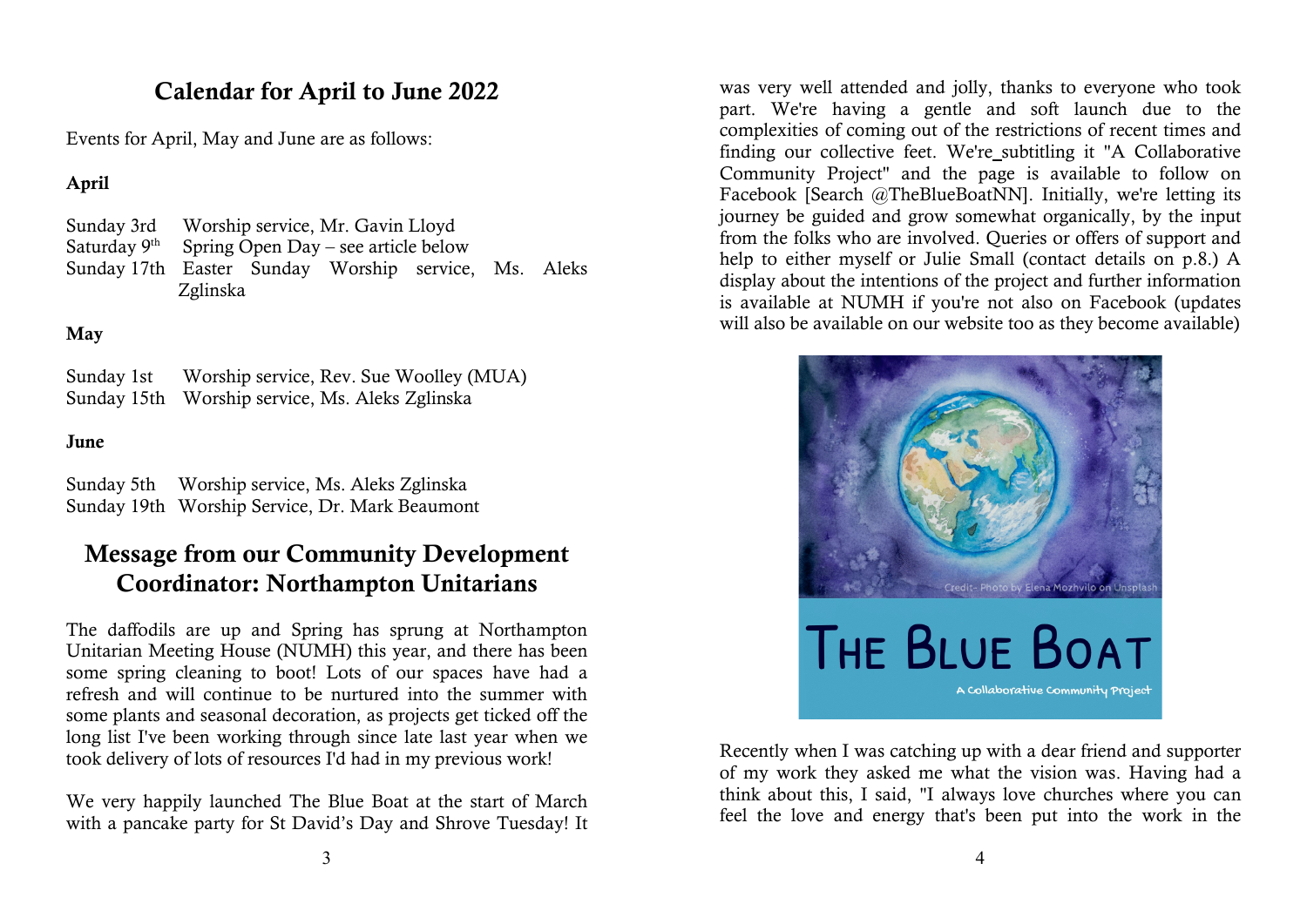building come back to you and you inhabit the space." Many sacred places have this sense about them. There is so much love that has already gone into our building. Many volunteer hours from the community acquiring it in the first place, the legacy of our predecessors and our collective heritage as a community being able to be in a position to acquire a new home. And then making it our own, we have so many beautiful art pieces in our worship space, the leaded glass work chalice, the quilted banner, the First World War Honour Roll which is a beautiful piece of calligraphy. And we all often say more people should get a chance to explore them so…

We're holding a Spring Open Day in the Easter Holidays, on Saturday the 9th of April from 10 until 4. We'll have drinks and light refreshments available and a chance for community feedback with a survey asking members, friends and the wider public what they might want to see happening at NUMH and in association with our neighbours and other organisations in the town.

This is an opportunity to open our doors on a day other than Sunday and chat with folks. The pandemic has changed the way many of us view our shared spaces and it's good to take the opportunity to be thankful for our wonderful building. (Very Advanced Notice we will also be open during the Heritage Festival in September exploring the history of the local area with the assistance of our very own in house archaeological specialist Jon Small! Exact dates to be arranged)

Also coming up is the opportunity to revisit our commitment to each other by exploring the idea of Covenant which will be the theme of my services throughout the rest of the spring and summer seasons. Look out for more information about this as the theme progresses. There were definitely signs that now is time for this season of reflection in the message from Sue Woolley in the

District Annual Service at the Midland Unitarian Association AGM held in March, unable to attend in person Sue's prepared words were shared in her absence by Jane Couper of the Evesham congregation who was President of the MUA when we officially opened our building several years ago. At the time of our opening, it was my first visit and I was just a curious visitor from another congregation, though I immediately felt the warmth and welcome of this congregation and visited a few times before the opportunity to live in the county changed my course back in 2019. It's a great privilege to be on this journey with you. I hope that in the next few weeks and months we will be nourishing and fruitful and when I write again in the late Summer I will be able to share more happy news and there will have been more memorable moments created together, in community.

[Notice- A Camerados Public Living Room will be hosted by Aleks (but the hope is that in time others will join in organically!) throughout the summer (beginning in June, (weather and resources permitting!) in the adjacent St Katherine's Gardens by the old fountain and now empty plinth! A box of helpful materials for this project will be sent from the Camerados team supported by funding from The National Lottery after a really fruitful conversion with their wonderful support team member Yvonne. For more information about the Camerados movement visit https://www.camerados.org especially have a look at their principles which are used to hold spaces in which everyone is welcome to participate they're a great challenge to explore!]

# Aleks

# Building Beloved Community by Sue Woolley

Individuals need solid roots (a safe and happy home, a loving family and a solid moral and ethical grounding) if they are to grow into wise, virtuous human beings. If one or more of these